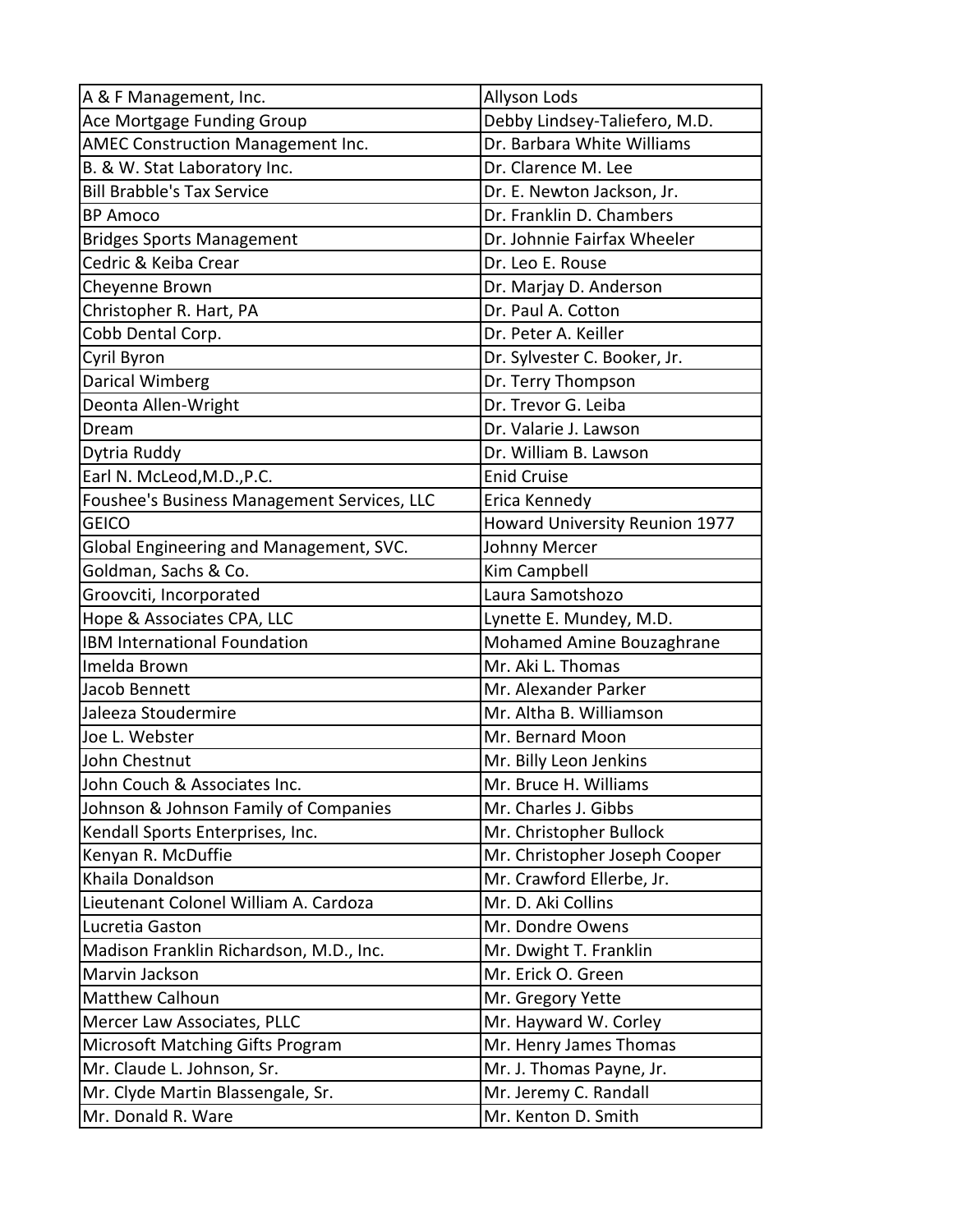| Mr. Edward R. Lewis                 | Mr. Michael A. Fitzhugh    |
|-------------------------------------|----------------------------|
| Mr. Herman Flora                    | Mr. Michael F. Smith       |
| Mr. Malcolm A. Roberts              | Mr. Nicholas J. Askew      |
| Mr. Marcus Thomas                   | Mr. Stephen L. Howard      |
| Mrs. Mona J. Roberts                | Mr. Steven G. Johnson      |
| Mrs. Theresa B. Cunningham          | Mr. Thomas H. Lawson, Jr.  |
| Nat Landry Associates, Inc.         | Mr. Trevor F. Mitchell     |
| O.R. George & Associates, Inc.      | Mr. Welbert Johnson        |
| Portfolio Management Group, Ltd.    | Mr. William V. Keene       |
| Randal Mangham                      | Mrs. Eileen Edwards        |
| Rhadi Ferguson                      | Mrs. Eleanor H. Hamilton   |
| <b>Riverside Accounting</b>         | Mrs. Lenda P. Hill         |
| Robert A. Keyes & Associates        | Mrs. Sheila A. Manigault   |
| Rodney Tyson                        | Mrs. Sondra Norrell-Thomas |
| Sarasota Total Care Inc.            | Ms. Adrienne A. Trice      |
| Sheila A. Maddox Enterprises Inc.   | Ms. Juanita E. Edwards     |
| Smile Palace                        | Ms. Karen Y. House         |
| Southeastern Orthopedic Clinic      | Ms. Salah Abdullah         |
| The Cornelius Group                 | Ms. Tonya R. Bell          |
| The Freddie Mac Foundation          | Ms. Velma M. White         |
| The Law Offices of Dana B. Stebbins | Stephanie Johnson Moore    |
| The Watson Group                    | The New HU Students        |
| Tonya Spry                          | <b>Umarah Mughnee</b>      |
| Wendy Waddell                       | <b>Warren Craddock</b>     |
| <b>Zachary Mills</b>                | William E. Collins, Ph.D.  |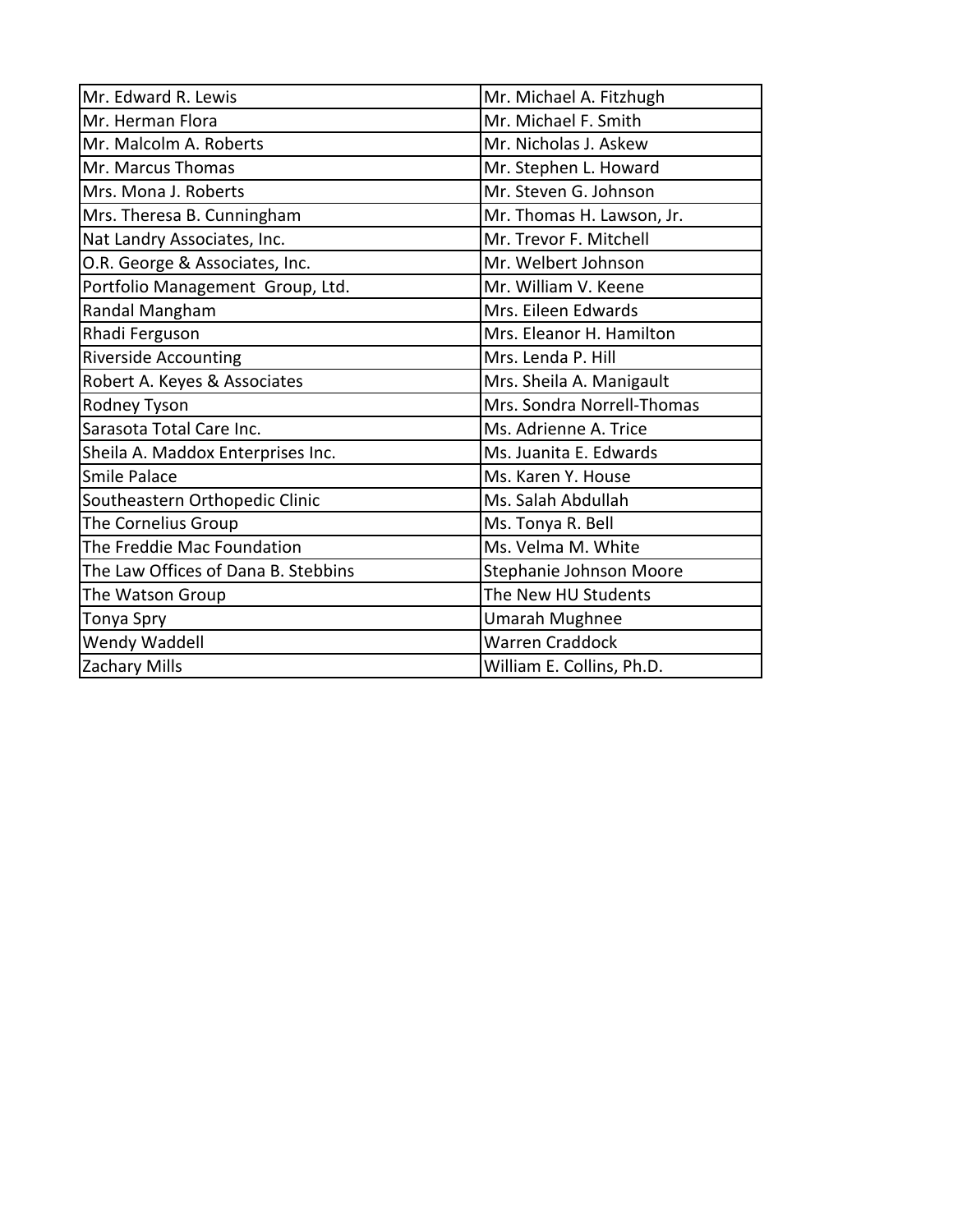| Alajendro Gonzalez                                  | Barry M. Tapp, Esq.              |
|-----------------------------------------------------|----------------------------------|
| <b>Boston Foundation/Polaroid Fund</b>              | Brigadier General Melvin L. Byrd |
| Dr. Alen J. Salerian                                | Cecil W. Cone, II, M.D.          |
| Dr. Frieda K. Lacey                                 | Charles L. Franklin, Jr., M.D.   |
| Dr. Richard L. Lucas, Jr.                           | Clarence C. Gilkes, D.D.S.       |
| Dr. Ronald Harmon                                   | Colonel Damon C. Marshall        |
| Dr. Thomas A. Hart                                  | Dana B. Stebbins, Esq.           |
| Dr. Yvonne Deloache                                 | Donald R. Frisby, M.D.           |
| <b>Fannie Mae Foundation</b>                        | Dr. Adeleke Adeyemo              |
| Lieutenant Colonel Thomas E. O'Malley, Sr., Ret. US | Dr. Betty H. Peters              |
| Lowynn Young                                        | Dr. Bonnie M. Simpson            |
| Mr. Alfonza Hamilton                                | Dr. Colin S. Walters             |
| Mr. and Mrs. Austin C. Dowling                      | Dr. Daanen T. Strachan           |
| Mr. and Mrs. Bernard H. Fisher                      | Mr. David L. Stewart             |
| Mr. and Mrs. Jim R. Kean                            | Mr. Michael E. Long              |
| Mr. Andre Owens                                     | Mr. Sidney M. Hall               |
| Mr. Andrew Edwards                                  | Mr. Wayne Evans Norton           |
| Mr. Anthony M. Rachal, III                          | Mr. Wendell Johnston Boyd, Sr.   |
| Mr. Anthony N. Romantini                            | Mrs. Danelle T Springer          |
| Mr. Anthony Royce Smith                             | Mrs. Deidra A. Hungerford        |
| Mr. Antonio L. Murray                               | Mrs. Deirdre Reid Geckeler       |
| Mr. Arthur B. Modell                                | Mrs. Elizabeth L. Brinn          |
| Mr. Benjamin F. Wilson                              | Mrs. Essie Morris Shipp          |
| Mr. Charles M. Wright                               | Mrs. Gloria T. Jones             |
| Mr. Charles Maris Garrett                           | Mrs. Glory L. Sullivan           |
| Mr. Clifton N. West, Jr.                            | Mrs. Helen G. Gresham            |
| Mr. Darin E. Hungerford                             | Mrs. Jacqueline H. Cooper        |
| Mr. David P. Stoesz                                 | Mrs. Jessie B. Greene            |
| Mr. Dwight F. Datcher                               | Mrs. Kathleen A. Pleasant        |
| Mr. E. Michael White                                | Mrs. Lucinda Hairston            |
| Mr. Edgardo E. Orellana                             | Mrs. Mannone M. Kelly            |
| Mr. Eric Peoples                                    | Mrs. Martha J. Jones             |
| Mr. Eugene C. Perry, Jr.                            | Mrs. Mary P. O'Malley            |
| Mr. Harrison L. Penn                                | Mrs. Michelle Elder-Hollis       |
| Mr. Henry Duncan                                    | Mrs. Neller M. Johnson           |
| Mr. Howard Pride                                    | Mrs. Patricia W. Jackson         |
| Mr. James A. Philip                                 | Mrs. Renetta J. Nicholas         |
| Mr. James Jeffrey Wilhelmi                          | Mrs. Rose L. Smith               |
| Mr. Larry A. Frelow                                 | Mrs. Sheree A. Ballentine Hayes  |
| Mr. Lonnie E. Kenley                                | Mrs. Stacey R. Lowery            |
| Mr. Love Collins                                    | Ms. Adria Washington             |
| Mr. Mark Chisholm                                   | Ms. Anita A. Alexander           |
| Mr. Maurice D. Hammond, Sr.                         | Ms. Annie Wong                   |
| Mr. Paul D. Chrystie                                | Ms. Beverly Sullivan             |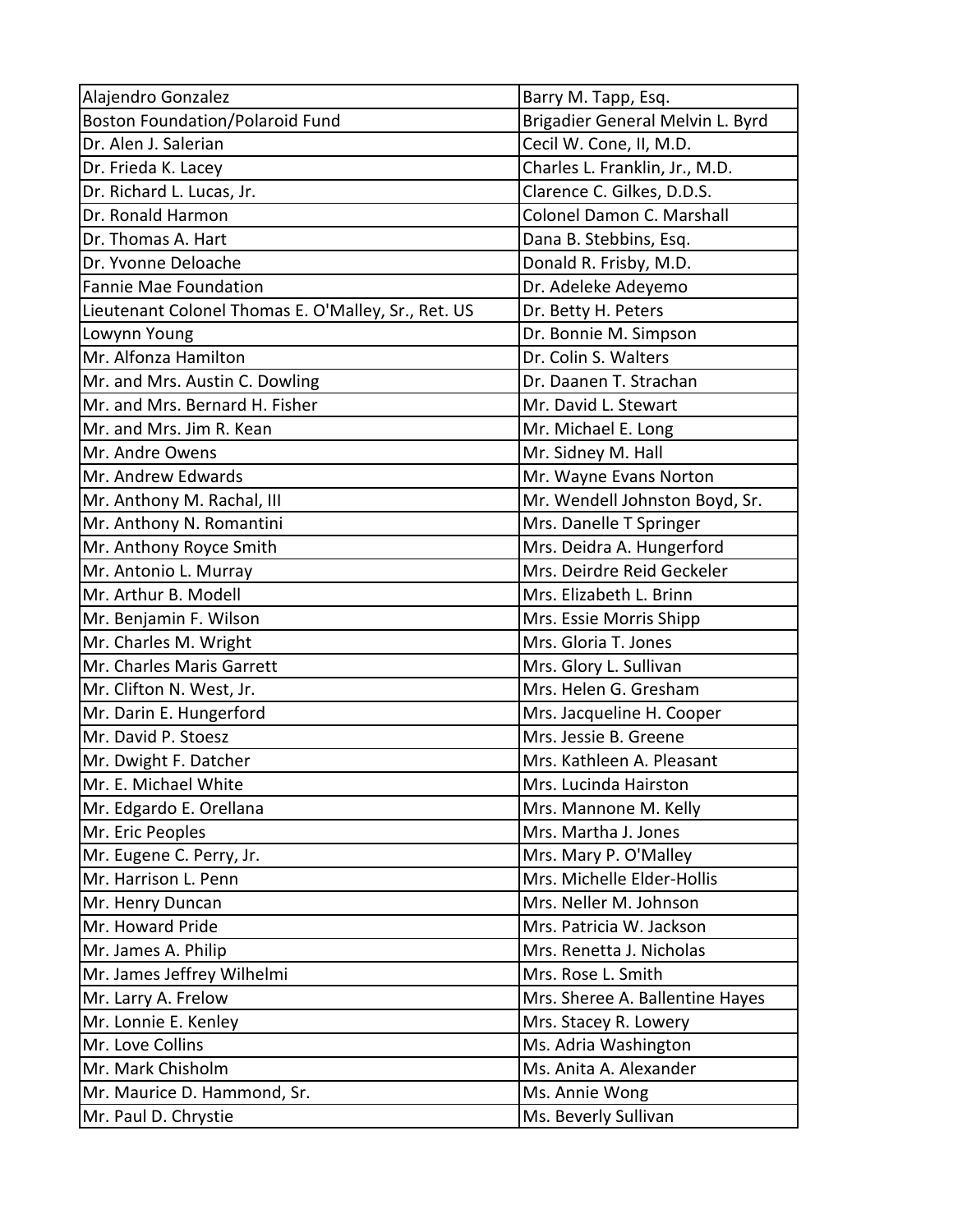| Mr. Robert Walton               | Ms. Carol D. Kay           |
|---------------------------------|----------------------------|
| Mr. Ronald Only                 | Ms. Charlotte B. Newman    |
| Mr. Sam C. Jones                | Ms. Chishona Cosby         |
| Mr. Samuel J. Butts             | Ms. Daisy Johns            |
| Mr. Shaun Bell                  | Ms. Deborah Washington     |
| Mr. Todd Neil D. Madison        | Ms. Diane Martin           |
| Mr. Virgil E. Ecton             | Ms. Ellen Beckwith         |
| Mr. William E. Shelton          | Ms. Florence Fogel         |
| Mr. William G. Coward           | Ms. Florence Thomas        |
| Mr. William K. Harris           | Ms. Helen A. Toodle        |
| Mr. William M. Forte, Jr.       | Ms. Jacqueline L. Alvarado |
| Mrs. Adrienne J. Mayberry       | Ms. Jean Lewis Butler      |
| Mrs. Alice B. Benn              | Ms. Jo A. Bonney           |
| Mrs. Amelia Hemsley-Taylor      | Ms. Juette J. Day          |
| Mrs. Anita Edmonds Turner       | Ms. Kesha Hall             |
| Mrs. Anne L. Jackson            | Ms. LaWanda M. Harrington  |
| Mrs. Bernarda Orellana          | Ms. Marion C. Butts        |
| Mrs. Carol A. Esser             | Ms. Mary A. Reed           |
| Mrs. Cheryl Ward Cooper         | Ms. Mary F. Brooks         |
| The Jonathan Ogden Foundation   | Ms. Nikki H. Johnson       |
| Troupe 21 and Associates, LLC   | Ms. Patricia H. Jones      |
| <b>Verizon Foundation</b>       | Ms. Renee' Reichart        |
| Walden Montessori Academy, Inc. | Ms. Rose C. Findley        |
| Welburn Associates, L.P.        | Ms. Tisa E. Jones          |
| Wire2net, LLC                   | Ms. Toni Williams          |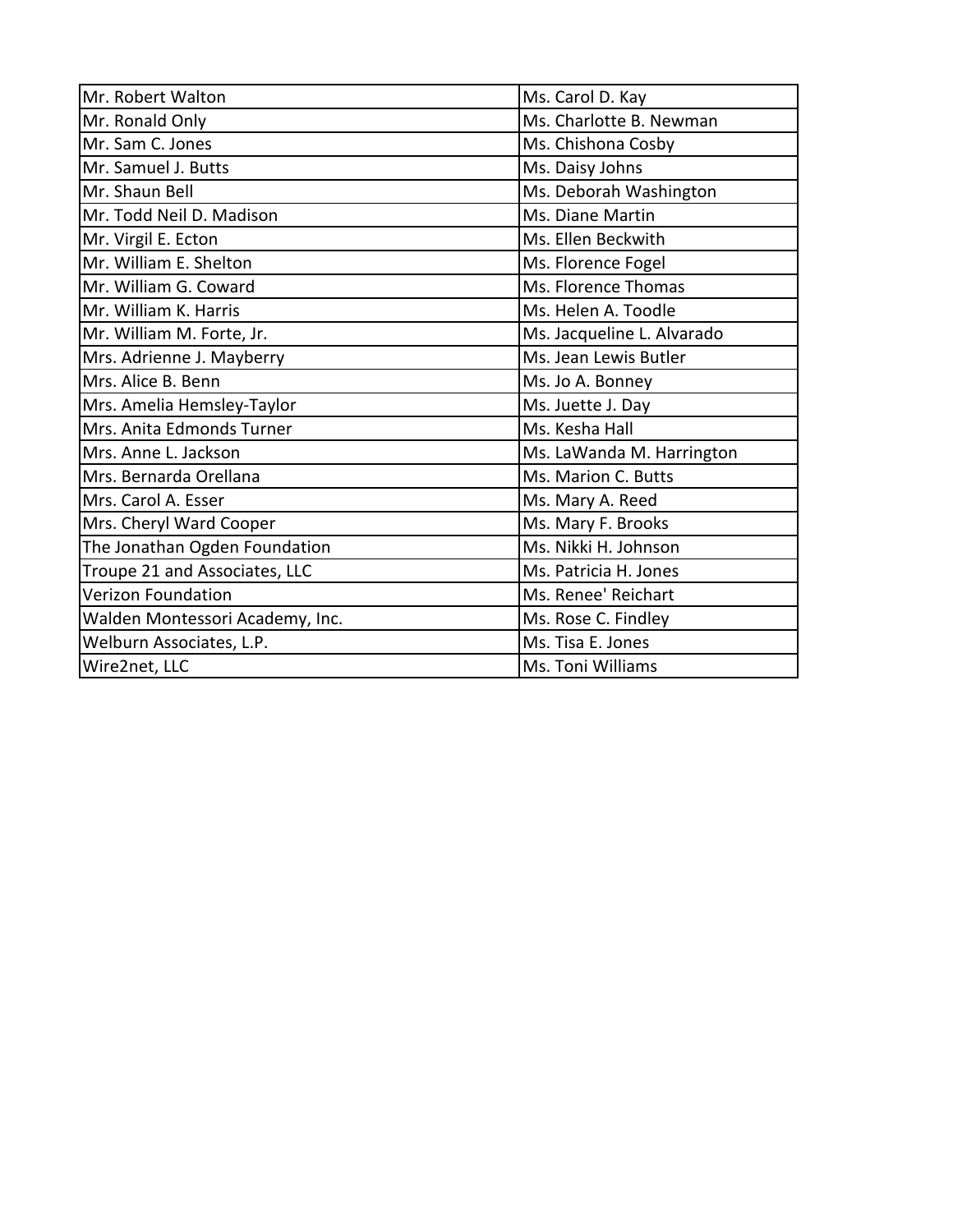| Dr. Ewart F. Brown                                    | Mr. Brian K. Jordan           |
|-------------------------------------------------------|-------------------------------|
| Dr. Ewart F. Brown                                    | Mr. Calvin Lee                |
| Dr. Gwendolyn P. Keita                                | Mr. Carl D. Gilbert           |
| Dr. Harold S. Ince                                    | Mr. Cedraan H. Askew          |
| Dr. Harold W. Hargis                                  | Mr. Cedric W. Rawls           |
| Dr. Henry W. Whitted                                  | Mr. Charles H. Bears, Jr.     |
| Dr. James F. Tucker                                   | Mr. Charles V. Gunn, Jr.      |
| Dr. James H. King, III                                | Mr. Christopher A. Boston     |
| Dr. Janeula M. Burt                                   | Mr. Christopher J. Washington |
| Dr. Janice Berry Edwards                              | Mr. Christopher R. Hart       |
| Dr. Janis Madkins                                     | Mr. Clifton Norris West, III  |
| Dr. John L. Syphax                                    | Mr. Clinton W. Walker         |
| Dr. Koura S. Gibson                                   | Mr. Clyde E. Swan             |
| Dr. Lauren G. Pruitt                                  | Mr. Clyde Rogers Burke        |
| Dr. Leslie D. Beckford                                | Mr. Cordis M. Stanfield       |
| Dr. Lucille Russell-Hammatt                           | Mr. Curtis D. Allen           |
| Dr. Maria J. Hankerson                                | Mr. Curtis L. Jones           |
| Dr. Marion Mann                                       | Mr. Dane M. Edley             |
| Dr. Michael W. Jordan                                 | Mr. Darryl H. Dennis          |
| Dr. Raymond E. Crittenden                             | Mr. David J. Sierra           |
| Dr. Robert W. Barnes                                  | Mr. Desmond D. Wise           |
| Dr. Rodney B. Harrell                                 | Mr. Desmond L. Dunham         |
| Dr. Shirley A. Bryant                                 | Mr. Dillard Menchan           |
| Dr. Suzanne M. Randolph                               | Mr. Earl W. Phillips          |
| Dr. Verna F. Orr                                      | Mr. Edouard E. Leneus         |
| Dr. William O. Ritchie, Jr.                           | Mr. Elton H. Parish           |
| Dr. William O. Ritchie, Jr.                           | Mr. Emmett M. Grier, Jr.      |
| Enrique A. Matabar, D.D.S.                            | Mr. Emmitt Smith, Jr.         |
| Everod A. Coleman, Jr., DMD                           | Mr. Errol M. Thomas, Jr.      |
| Gerald A. Smith, Esq.                                 | Mr. Eugene A. Sawney          |
| Gloria Twine Chisum, Ph.D.                            | Mr. Eugene R. Banks           |
| Grady L. Crosby, Esq.                                 | Mr. Frank B. Turner           |
| Horace C. Laster, M.D.                                | Mr. Frank Wright, Jr.         |
| John F. Mercer, Attorney                              | Mr. Franklin H. Jackson       |
| John L. Ware, P.D.                                    | Mr. Frederick D. Graham, Jr.  |
| Judge Joe L. Webster                                  | Mr. Fredredic Killings        |
| Keith A. Wright, C.S.M.P.                             | Mr. George Arterberry         |
| Larry D. Dunlap, JD                                   | Mr. George C. Lacy, Jr.       |
| Leonidas B. Hall, D.D.S.                              | Mr. George S. Humes           |
| Lieutenant Colonel Alexander P. Turner, Jr.           | Mr. Glenn D. Quinn            |
| Lieutenant Colonel Burnett W. Peters, Jr.             | Mr. Glenn Harris              |
| Lieutenant Colonel D. Michael Collins, USAF (Retired) | Mr. Guy H. Troupe             |
| Lieutenant Colonel Esmer L. Durham, Jr., USAF (Ret.)  | Mr. H. Robert Morrison        |
| Lieutenant Colonel John Harper, Jr., USA (Ret.)       | Mr. Harold J. Cook            |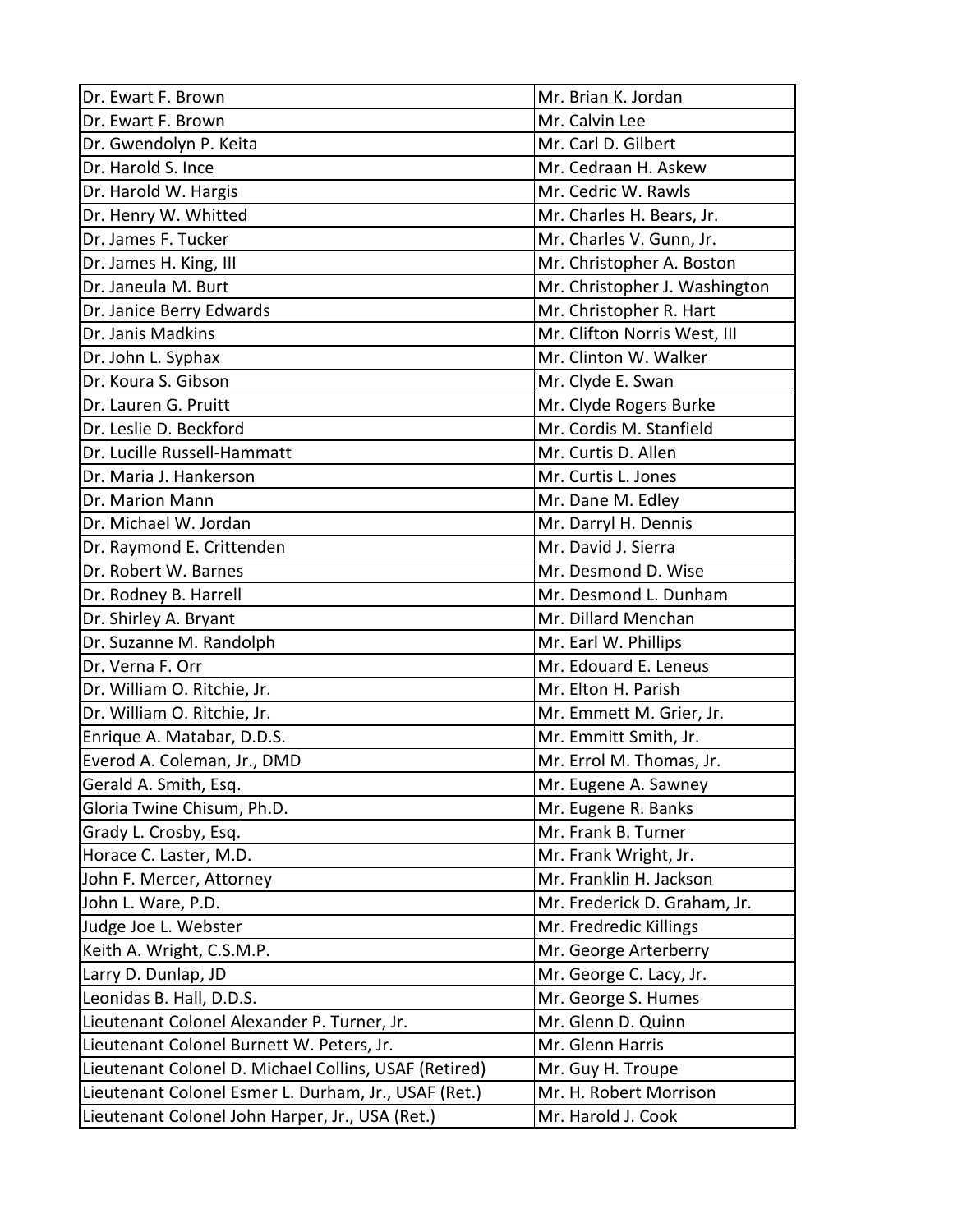| Lieutenant Colonel Leon Armour, USAF (Retired) | Mr. Harry F. Miller         |
|------------------------------------------------|-----------------------------|
| Linda Jackson Jones, Ph. D                     | Mr. Henry L. Nichols        |
| Louis A. Defreitas, Sr., ED. D.                | Mr. Herman Marrel Foushee   |
| Major General John R. Hawkins III              | Mr. J. Blair Butch" Hayes"  |
| Margo M. Bouchet, Esq.                         | Mr. J. Keith Hancock        |
| Margruetta B. Hall, Ph.D., M.S.                | Mr. James Arthur Price      |
| Matthew T. Wilson, M.D.                        | Mr. James B. Brown, Jr.     |
| Morris R. Carter, M.D.                         | Mr. James D. Shropshire     |
| Mr. A. Dwight Pettit                           | Mr. James E. Hayslett       |
| Mr. Adetola O. Adewodu                         | Mr. James E. Penchion       |
| Mr. Akili C. Cooper                            | Mr. James S. Keeler         |
| Mr. Allen B. Carter                            | Mr. James T. Watson, Jr.    |
| Mr. Andrei T. Banks, Sr.                       | Mr. James Washington        |
| Mr. Anthony L. Richards                        | Mr. Jamil A. Fletcher       |
| Mr. Anthony Scott                              | Mr. Jay Walker              |
| Mr. Artie B. Smallwood                         | Mr. Jerrett D. Fuller       |
| Mr. Benjamin H. Johnson, III                   | Mr. Jerron E. Redrick       |
| Mr. Benjamin P. Davis                          | Mr. Jesse Walton, Jr.       |
| Mr. Bernard Oliver                             | Mr. John Willis Taylor, Jr. |
| Mr. Bernard Perry                              | Mr. Julius L. Lyons         |
| Mr. Brenson E. Long                            | Mr. Keith A. Aqui           |
| Mr. Brent A. Hughes                            | Mr. Keith James Benn, Sr.   |
| Mr. Brian A. Jackson                           | Mr. Keith W. Parham         |
| Mr. Brian G. Taltoan                           | Mr. Kenneth Frazier         |
| Ms. Juette J. Day                              | Regina Carson               |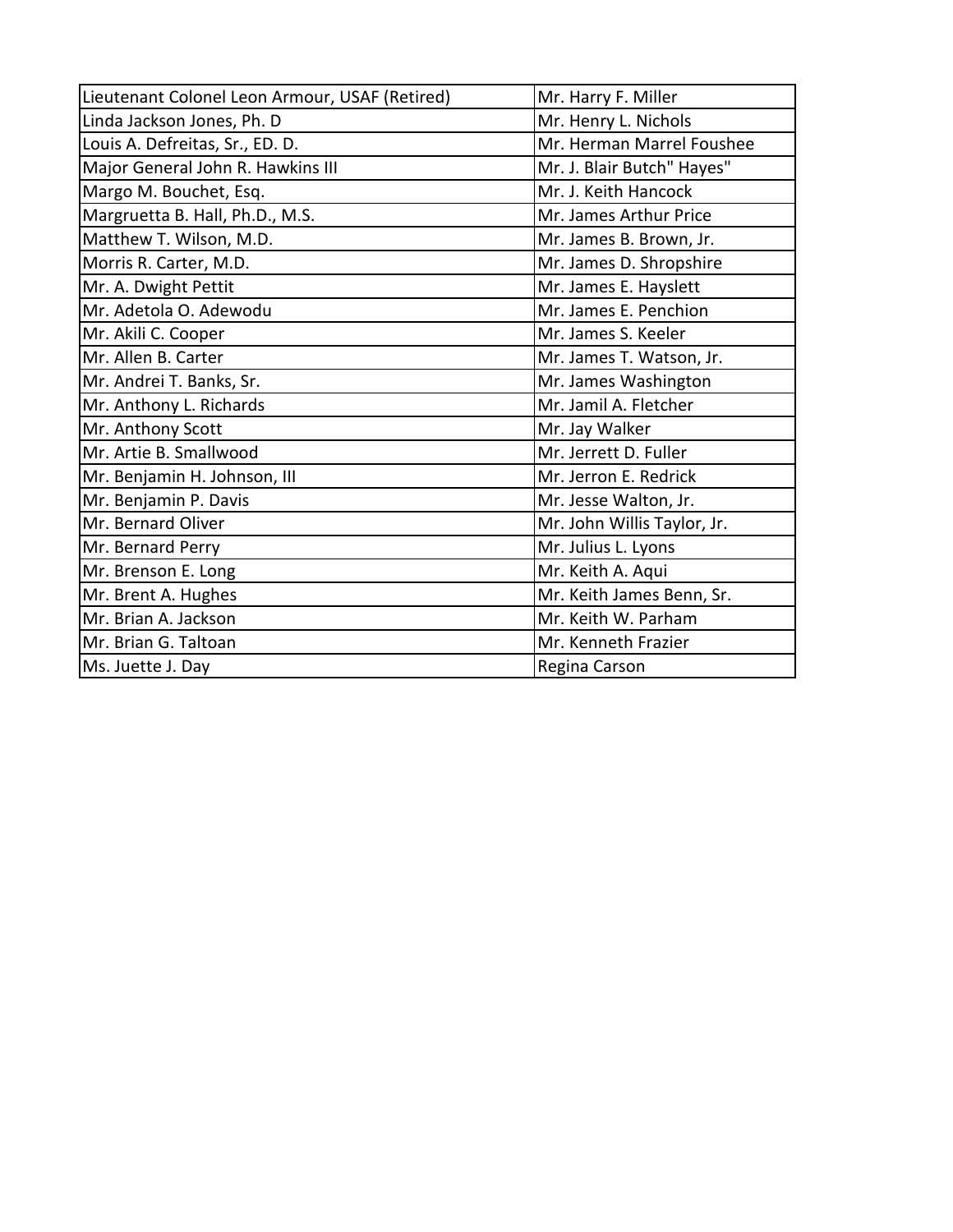| Isaiah Webb                   | Mrs. Antoinette D. Parham          |
|-------------------------------|------------------------------------|
| Mr. Kerry B. Demere           | Mrs. Bernadine Johnson Dykes       |
| Mr. Kevin D. Stewart          | Mrs. Carol C. Shelton              |
| Mr. Kireem A. Swinton         | Mrs. Caroline Q. DeLancy-Gordon    |
| Mr. Lajeremy C. Adamson       | Mrs. Cynthia Parks Bush            |
| Mr. Lawrence K. Johnson, Jr.  | Mrs. Cynthia V. Burke              |
| Mr. Lawrence Parham, Jr.      | Mrs. Dawn M. Culver-Reese          |
| Mr. Lemuel W. Dowdy           | Mrs. Donna W. Long                 |
| Mr. Leon B. Brown             | Mrs. Dorothy J. Kennison           |
| Mr. Leonard C. Stephens, Jr.  | Mrs. Evelyn B. Tuckson             |
| Mr. Leonard C. Stephens, Sr.  | Mrs. Evon H. Ervin                 |
| Mr. Leonidas B. Hall, III     | Mrs. F. Michelle Richardson-Touson |
| Mr. Leslie J. Powell          | Mrs. Gayle Rodwell Headen          |
| Mr. Lewis P. Long             | Mrs. Iantha Y. Gilmore             |
| Mr. Ludie J. Johnson          | Mrs. Jacqueline Price Davis        |
| Mr. Luther T. Carnes          | Mrs. Jean Chin Tapscott            |
| Mr. Lyals Battle              | Mrs. JoAnn Harris Price            |
| Mr. Marco R. Morgan           | Mrs. Joyce A. Campbell             |
| Mr. Marion Youngblood, Jr.    | Mrs. Kenya P. Chalmers             |
| Mr. Marwan Porter             | Mrs. Kim M. Sadler                 |
| Mr. Michael A. Elam           | Mrs. Kimberley Wright Jones        |
| Mr. Milan L. Brown            | Mrs. LaVerne Nicholson Sykes       |
| Mr. Milton L. Hopkins         | Mrs. Leslie Norris McFarland       |
| Mr. Milton Miles, Jr.         | Mrs. Lisa W. Hudgens               |
| Mr. Mortimer F. Coward        | Mrs. Margo Dean Pinson             |
| Mr. Nathaniel Cooper          | Mrs. Marilyn T. Beale              |
| Mr. Nathaniel Grier           | Mrs. Mitzi M. Ambrose-Washington   |
| Mr. Neil S. Hislop            | Mrs. Monica Michelle Lewis-Wilborn |
| Mr. Nijel J. Redrick          | Mrs. Ozie R. Quarterman            |
| Mr. Norvell R. Fuller         | Mrs. Paris Davis Dean              |
| Mr. Orlando Dixon             | Mrs. Reathea E. Holmes             |
| Mr. Owen H. Young             | Mrs. Rosalind Daniel-Walker        |
| Mr. Ransom Miller, III        | Mrs. Sheila D. Marshall            |
| Mr. Raymond W. Archer III     | Mrs. Shirley C. Fletcher           |
| Mr. Richard M. Ross, Jr.      | Mrs. Simone R. Thomas              |
| Mr. Richard W. McGhee         | Mrs. Sonya L. Ford Becton          |
| Mr. Ricky O. Pyfrom           | Mrs. Susan B. Evans                |
| Mr. Robert A. Keyes           | Mrs. Sylvia Mosley Syphax          |
| Mr. Robert Clayton Cooper     | Mrs. Tamara Jeanne Baron-Coward    |
| Mr. Robert Francis Brown, Jr. | Mrs. Tamecia McCoy Williams        |
| Mr. Robert L. Winters         | Mrs. Toni B. Florence              |
| Mr. Rodell E. Phaire, Jr.     | Mrs. Wiletha J. Cunningham         |
| Mr. Ronald E. Floyd           | Ms. A. Celestine Johnson           |
| Mr. Ronald Edwin Mabra, Sr.   | Ms. Alveta L. Addison              |
|                               |                                    |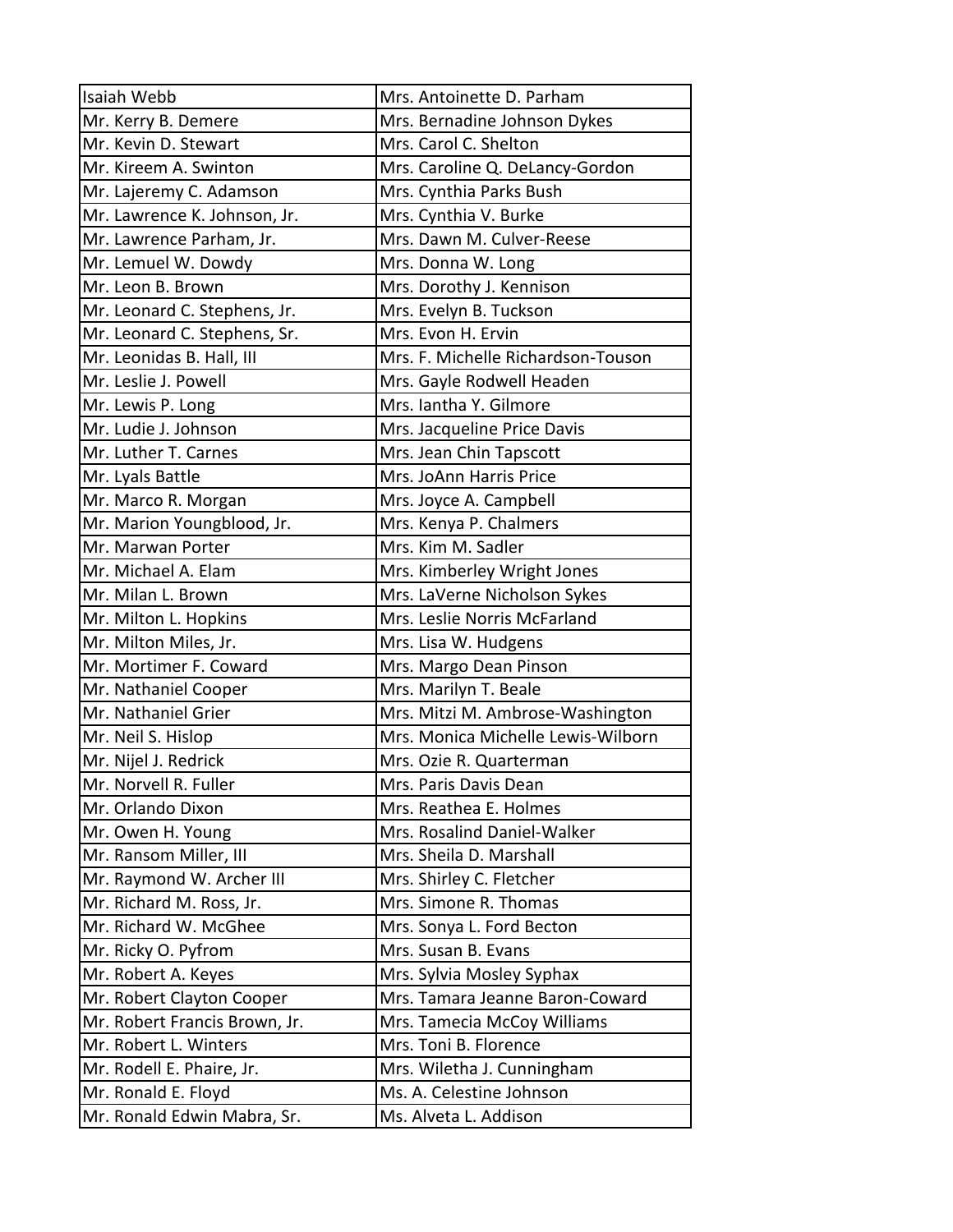| Mr. Ronnie E. Barnes              | Ms. Andrea L. Syphax        |
|-----------------------------------|-----------------------------|
| Mr. Roy B. Moss, Jr.              | Ms. Aneta R. Burton         |
| Mr. Ruben Ruiz                    | Ms. Anna R. Barber          |
| Mr. Russell L. Fleming            | Ms. Anne-Marie Waterman     |
| Mr. Shaun E. Miller               | Ms. Beverly D. Malloy       |
| Mr. Solomon B. Watson, IV         | Ms. Brenda Kirkland         |
| Mr. Solomon E. Brockington        | Ms. Brittany M. Dean        |
| Mr. Stephen O. Hall               | Ms. Burnest Denise Carter   |
| Mr. Steven D. Mcneely             | Ms. Carla J. Peterman       |
| Mr. Thomas M. Lee                 | Ms. Chryste D. Best         |
| Mr. Tony F. Mack                  | Ms. Claudine A. Sherwood    |
| Mr. Tyrone V. Wilson              | Ms. Darsha L. Davis         |
| Mr. Vincent A. Moorehead          | Ms. Deborah A. Jackson      |
| Mr. Walter H. Young, Jr.          | Ms. Deborah Love Rogers     |
| Mr. Walter J. Charles             | Ms. Delores A. Pruden       |
| Mr. Warren Lynn Flowers           | Ms. Denise M. Lee           |
| Mr. Wayne E. Wright               | Ms. Donella P. Brockington  |
| Mr. Wilfred H. Holland            | Ms. Etelka Frances Randolph |
| Mr. William C. Burch              | Ms. Evelyn L. Reuben        |
| Mr. William Douglas Matthews, Jr. | Ms. Gita P. Bolt            |
| Mr. Willie C. Stewart, Jr.        | Ms. Inez C. Jordan          |
| Mr. Willie J. Hope, Jr.           | Ms. Janice A. Murphy        |
| Mr. Zachery M. Jones              | Ms. Janice D. Anderson      |
| Mr. Zellie Dow                    | Ms. Janine Patrice Rouson   |
| Mrs. Angela King Thames           |                             |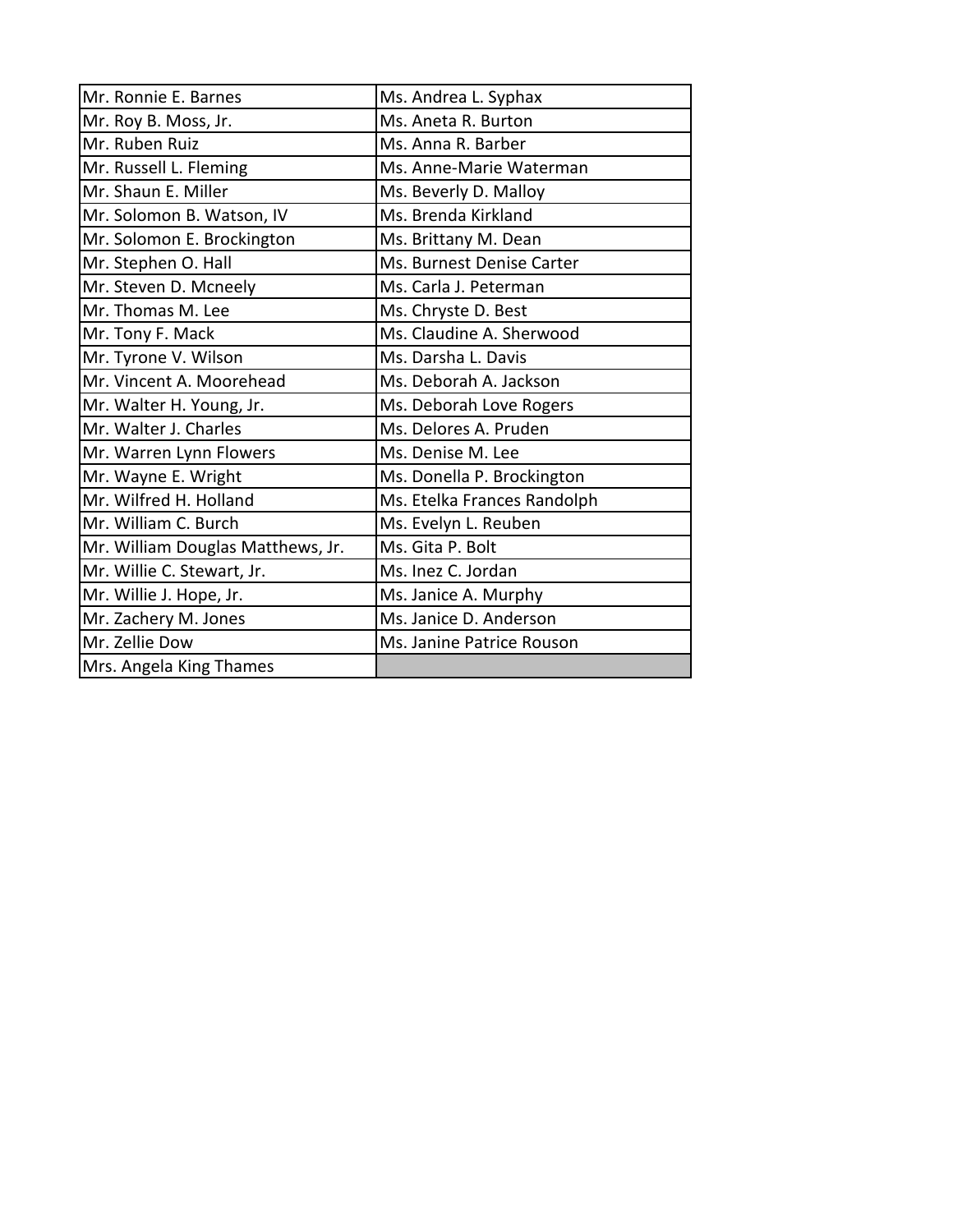| Colonel Donald A. Tapscott, Ret. | Anthony Holder                      |
|----------------------------------|-------------------------------------|
| Dr. Carrie E. Cowherd            | Antonio "Tony" Hyman                |
| Dr. Florence B. Bonner           | Audra Bell                          |
| Dr. Michael N. Dupigny           | <b>Beatrice Polk</b>                |
| Mr. Alexis A. Pate               | <b>Betty and Cliff Toulson</b>      |
| Mr. Bill W. Brabble              | <b>Brenda Jenkins</b>               |
| Mr. Bobby Jones                  | <b>Bryan Thomas</b>                 |
| Mr. Byron K. Henry               | Cherrydale Volunter Fire Department |
| Mr. Calvin L. Brown              | Debbie Tyner                        |
| Mr. Charles D. Dunson            | Dennis F. Hightower                 |
| Mr. Eldred V. Harris             | Dr. Andre Cropper                   |
| Mr. Elmer Rick Fitchett          | Dr. Debby Lindsey-Taliefero         |
| Mr. George H. Ingram, Sr.        | Dr. Donald R. Frisby                |
| Mr. Gilbert H. Jackson, III      | Dr. Gloria Twine Chisum             |
| Mr. Isaac G. Darden, Jr.         | Dr. Horace C. Laster                |
| Mr. James A. Carpenter           | Dr. Theodore R. George, Jr.         |
| Mr. Kurt L. Schmoke              | Dr. Valerie Maholmes, CAS           |
| Mr. Lee A. Hall                  | <b>Elsie Page</b>                   |
| Mr. Orlando Larracuente          | Fred Jackson                        |
| Mr. Thomas C. Dexter, Jr.        | Gloria Baylor Caracciolo            |
| Mr. William J. Brawner           | Herschel Chapman, JR.               |
| Mr. William M. Bogans            | Housing Services, LTD               |
| Mrs. Elsie J. Janifer            | Hulon M. Kemp                       |
| Mrs. Eva Drew Pennington         | John Smith                          |
| Ms. Beverly A. Hughes            | Merina Washington                   |
| Ms. Cheryl A. Merritt            | Mr. A. C. Cauthorn                  |
| Ms. Jean R. Theodore             | Mr. Andre M. Beasley                |
| Ms. Joyce Winston Michaux        | Mr. Clyde G. Cash                   |
| Ms. Karen D. Bascom              | Mr. Curtis W. Butler, Jr.           |
| Ms. Karla E. Lockard             | Mr. Edward Hill, Jr.                |
| Ms. Kelli R. Johnson             | Mr. Frederick G. Dean               |
| Ms. Kimberly C. Singleton        | Mr. John Newson                     |
| Ms. Kimberly L. Jackson          | Mr. Jonathan T. Cannon              |
| Ms. LaVerne E. Campbell          | Mr. Keith J. Comeforo               |
| Ms. Lois Averetta Simms          | Mr. Keith L. Gilmore                |
| Ms. Marla K. Guess               | Mr. Larry J. Strickland             |
| Ms. Michele V. Hagans            | Mr. Michael E. Merritt              |
| Ms. Michelle D. Street           | Mr. Millard J. Watkins, III         |
| Ms. Miriam L. Brewer             | Mr. Rasheem-Ameid Rooke             |
| Ms. Miriam S. Lynch              | Mr. Rayford Petty                   |
| Ms. Nairobi K. Abrams            | Mr. Ron Bolton                      |
| Ms. Pennye Juanita Williams      | Mr. Ronald N. Harris                |
| Ms. Phyllis M. Johnson           | Mr. Roy V. Fagin                    |
| Ms. Sarah J. Davidson            | Mr. Tyrone F. Turner                |